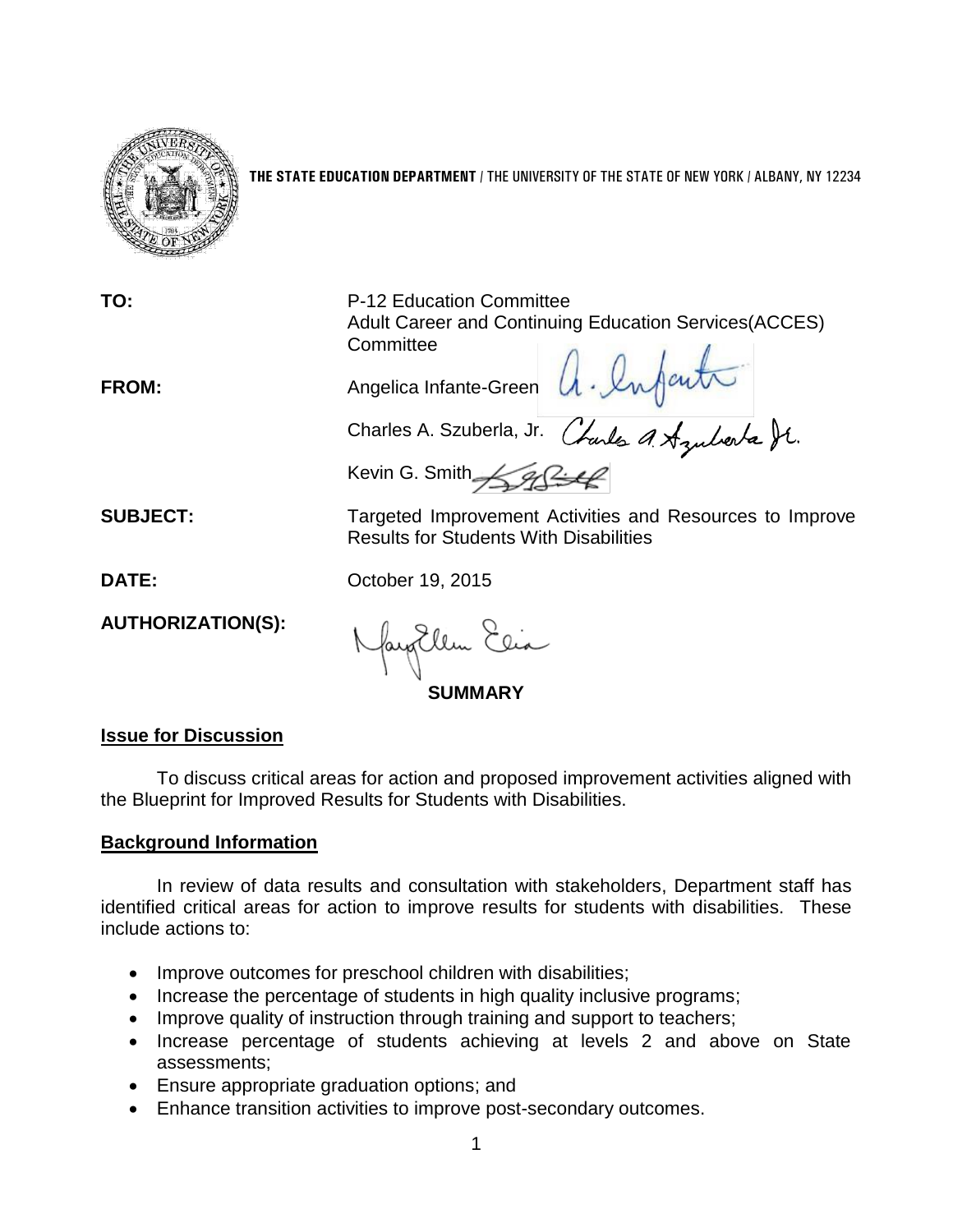#### **BLUEPRINT FOR IMPROVED RESULTS FOR STUDENTS WITH DISABILITIES**

The Regents discussed a draft proposed Blueprint for Improved Results for Students with Disabilities at their July 2015 meeting. This Blueprint was developed consistent with the mission of the New York State Education Department (NYSED), Office of Special Education - supported by all offices within NYSED - to ensure that students with disabilities have the opportunities to benefit from high quality instruction, to reach the same standards as all students, and to leave school prepared to successfully transition to postschool learning, living and employment. As rigor and expectations for all students in New York State have increased, policy and practices must be adjusted to support students with disabilities to meet these challenges.

The Blueprint for Improved Results for Students with Disabilities was developed in consultation with the Commissioner's Advisory Panel for Special Education, parents and technical assistance providers. The principles in the Blueprint were carefully selected as those that are essential to achieve the goal of improved results. This statewide framework is intended to clarify expectations for administrators, policy makers and practitioners to improve instruction to prepare students with disabilities for success beginning in the preschool years to lay the foundation for post-secondary readiness and success.

While there are many components or key principles that are important for students with disabilities and their families, this Blueprint focuses on seven core principles and practices supported by research for all students with disabilities. Improving results for students with disabilities requires a renewed focus on these core principles.

- *1. Students engage in self-advocacy and are involved in determining their own educational goals and plan.*
- *2. Parents, and other family members, are engaged as meaningful partners in the special education process and the education of their child.*
- *3. Teachers design, provide, and assess the effectiveness of specially designed instruction to provide students with disabilities with access to participate and progress in the general education curriculum.*
- *4. Teachers provide research-based instructional teaching and learning strategies and supports for students with disabilities.*
- *5. Schools provide multi-tiered systems of behavioral and academic support.*
- *6. Schools provide high quality inclusive programs and activities.*
- *7. Schools provide appropriate instruction for students with disabilities in career development and opportunities to participate in work-based learning.*

This Blueprint will be used by the State to develop State policy and guidance and for schools to review their policies and practices to support students with disabilities. School districts and schools are encouraged to use these principles to review practice and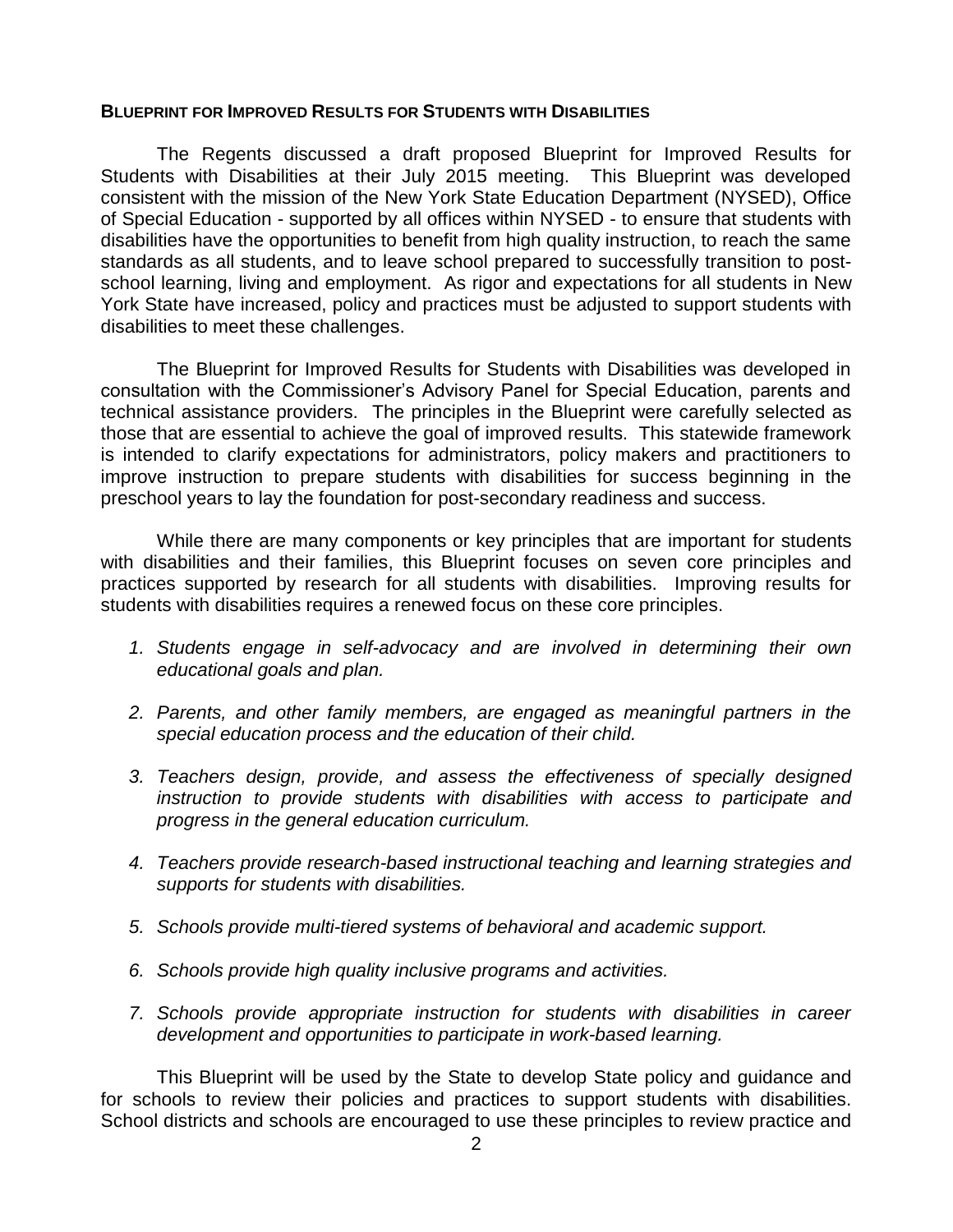to identify areas where improvement is needed. A copy of the Blueprint with key principles and evidence statements is attached.

### **Proposed Improvement Activities**

The following improvement activities are planned for continuation or initiation during the 2015-16 school year.

### *To promote student engagement in self-advocacy and in determining their own educational goals and plans:*

- 1. Continue regional training and technical assistance on practices that promote student self-determination provided by transition specialists in the Regional Special Education Technical Assistance Support Centers (RSE-TASC).
- 2. Meet three times per year with the Youth Advisory Panel, convened by the Office of Special Education, to discuss policy initiatives to further promote school practices that encourage student self-advocacy and self-determination practices.
- 3. Provide school districts with information regarding research-based practices to promote student self-advocacy.
- 4. Highlight resources and school districts that have quality practices in this regard.

### *To ensure parents, and other family members, are engaged as meaningful partners in the special education process and the education of their child:*

- 1. Initiate a pilot program of individualized education program (IEP) facilitation in Long Island and New York City beginning in the fall of 2015. IEP facilitation is a voluntary process that can be used when all parties to an IEP meeting agree that the presence of a neutral third party would help facilitate communication and the successful drafting of the student's IEP, most often utilized when there is a sense from any of the participants that the discussions at the IEP meeting are creating an impasse or acrimonious climate.
- 2. Meet regularly with representatives from the State's 14 Special Education Parent Centers to obtain feedback on parent issues and concerns, to share State proposed policy and to support their work to provide parents of children with disabilities with information, resources, and strategies to:
	- promote their meaningful involvement in their child's education programs, including information regarding the special education process (referrals, individual evaluations and IEP development and transition planning);
	- assist in understanding their child's disabilities;
	- promote early resolution of disputes between parents and school districts;
	- promote the use of resolution sessions and special education mediation;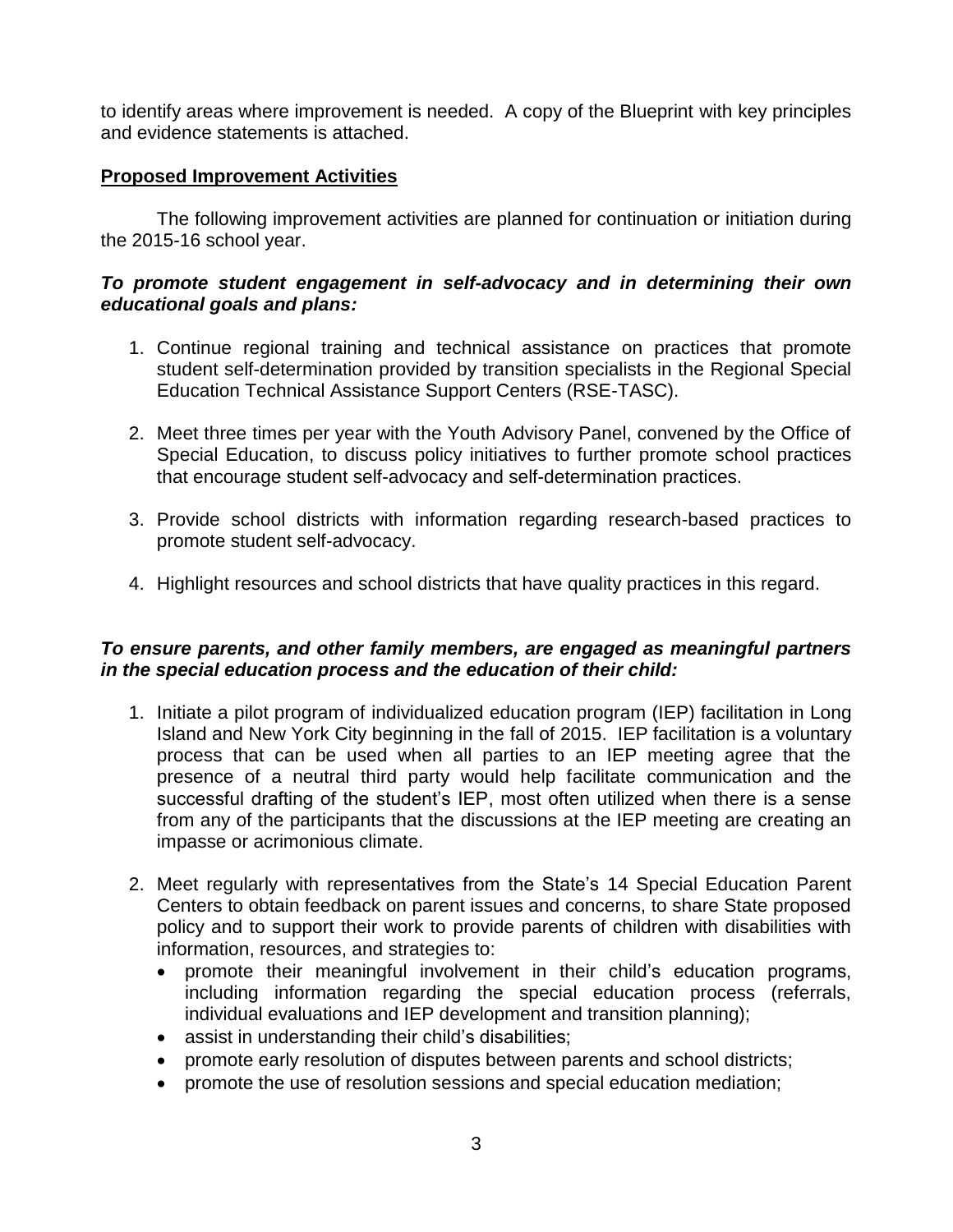- assist in understanding procedural due process rights, including the right to impartial hearings and appeals and the State complaint process; and
- enhance parents' skills and levels of confidence to communicate effectively and work collaboratively with schools and stakeholders to advocate and actively participate in their child's education program.
- 3. Continue work with the Youth Advisory Panel to inform State policy development and technical assistance around the priorities identified by youth with disabilities.
- 4. Annually collect data from a representative number of school districts to determine the percent of parents with a child receiving special education services who report that schools facilitated parent involvement as a means of improving services and results for children with disabilities. Report data publicly by school district.
- 5. Through the RSE-TASC and Special Education Parent Centers, conduct regional trainings on parent participation in the IEP process and the role of the additional parent member on the Committee on Special Education.

### *To ensure teachers design, provide and assess the effectiveness of speciallydesigned instruction to provide students with disabilities with access to the general education curriculum and that teachers provide research-based instructional teaching and learning strategies and supports for students with disabilities:*

- 1. Conduct a State Forum and disseminate information on best practices in the education of students with learning disabilities.
- 2. Establish a State technical assistance center to provide ongoing professional development to improve instructional practices for students with learning disabilities.
- 3. Promote greater access to assistive technology for students with disabilities through policy and technical assistance.
- 4. Provide guidance to school districts and schools on appropriate scaffolds for curriculum instruction aligned with the State's Learning Standards and standardsbased IEP development for students with disabilities.
- 5. Assign special education school improvement specialists from the RSE-TASC to provide up to three years of professional development and technical assistance to low performing districts in the areas of literacy, behavior, and specially-designed instruction.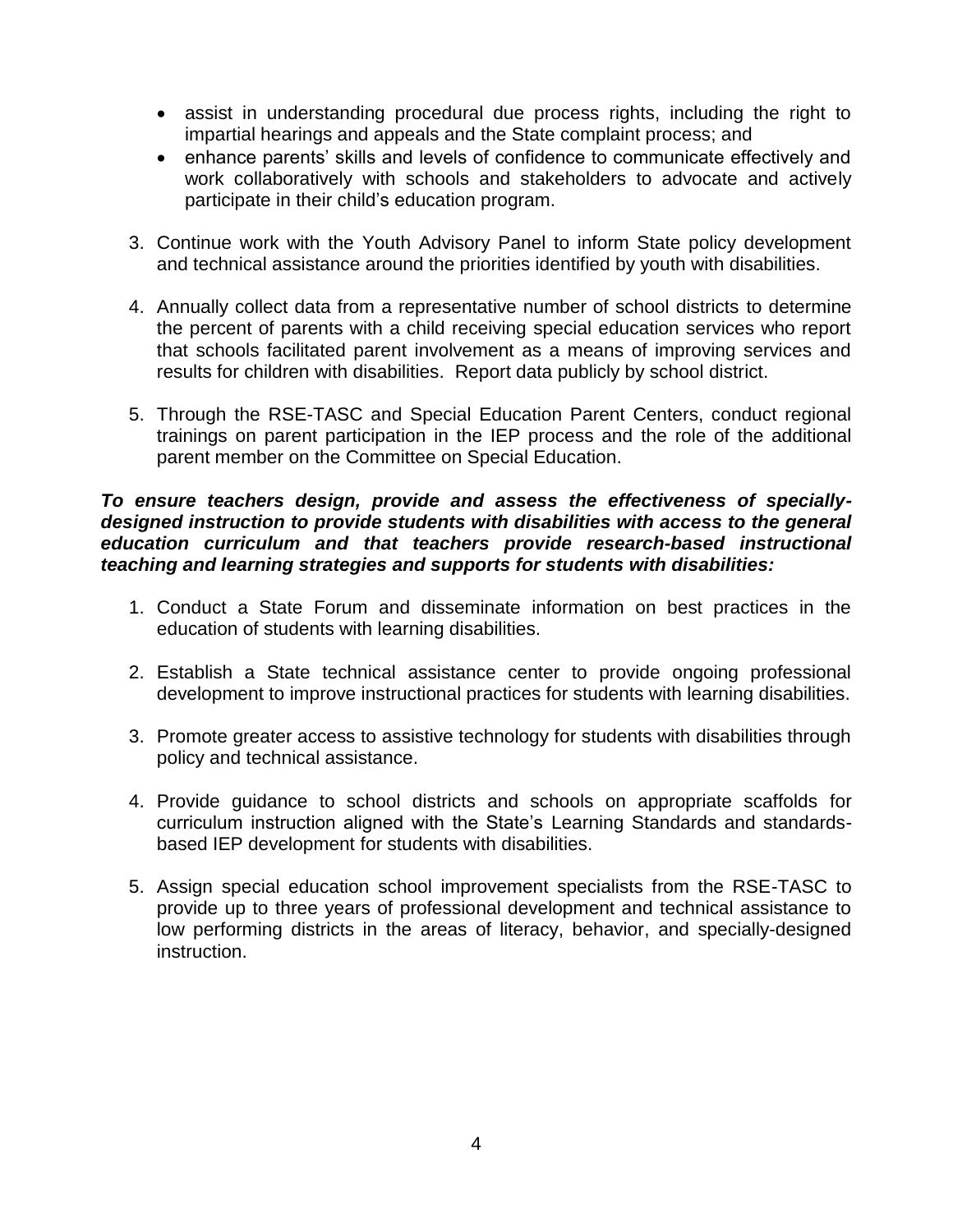### *To ensure schools provide multi-tiered systems of behavioral and academic support:*

- 1. Provide regional training and webinars for preschool providers on systems of Recognition and Response<sup>1</sup> at the preschool level.
- 2. Provide regional training and targeted professional development to early childhood providers by the State Positive Behavioral Supports and Interventions (PBIS) Technical Assistance Center and RSE-TASC behavior specialists with expertise in preschool education to improve behavioral supports for preschool students with disabilities.
- 3. Participate as a member of a multi-State agency team to promote use of Pyramid Model<sup>2</sup> for supporting social-emotional competence in young children.
- 4. Provide webinars and regional training and technical assistance to approximately 500 schools to support them in scaling up high-quality Response to Intervention (RtI) programs, with targeted information sessions for parents in these schools, to promote early and appropriate identification of students with learning disabilities.
- 5. Assign behavior specialists from the State's RSE-TASC and representatives from the Technical Assistance Center on Disproportionality to support improvement activities in school districts where data indicates a need for improved behavioral practices to scale up high quality systems of positive behavioral interventions and supports.
- 6. Issue a Request for Proposals to provide up to 10 grants to middle schools to scale up RtI processes through grade 8.

# *To ensure schools provide high quality inclusive programs and activities:*

- 1. Develop State policy and guidance to promote high quality inclusive schools.
- 2. Conduct regional forums on preschool least restrictive environment placements, with action plans developed in each region with the highest rates of separate school placements to ensure that students with disabilities, statewide, have equitable access to regular early childhood programs.
- 3. Develop policy on instruction in the *Prekindergarten Foundation for the Common Core* in approved preschool programs for students with disabilities.

l <sup>1</sup> **Recognition and Response** means, for preschool students, gathering formative assessment information by screening all of the children and monitoring their progress and providing an effective core curriculum, intentional teaching, and targeted interventions linked to formative assessments.

<sup>2</sup> The **Pyramid Model** for Supporting Social Emotional Competence in Infants and Young Children provides a tiered intervention framework of evidence‐based interventions for promoting the social, emotional, and behavioral development of young children (Fox et al., 2003; Hemmeter, Ostrosky, & Fox, 2006).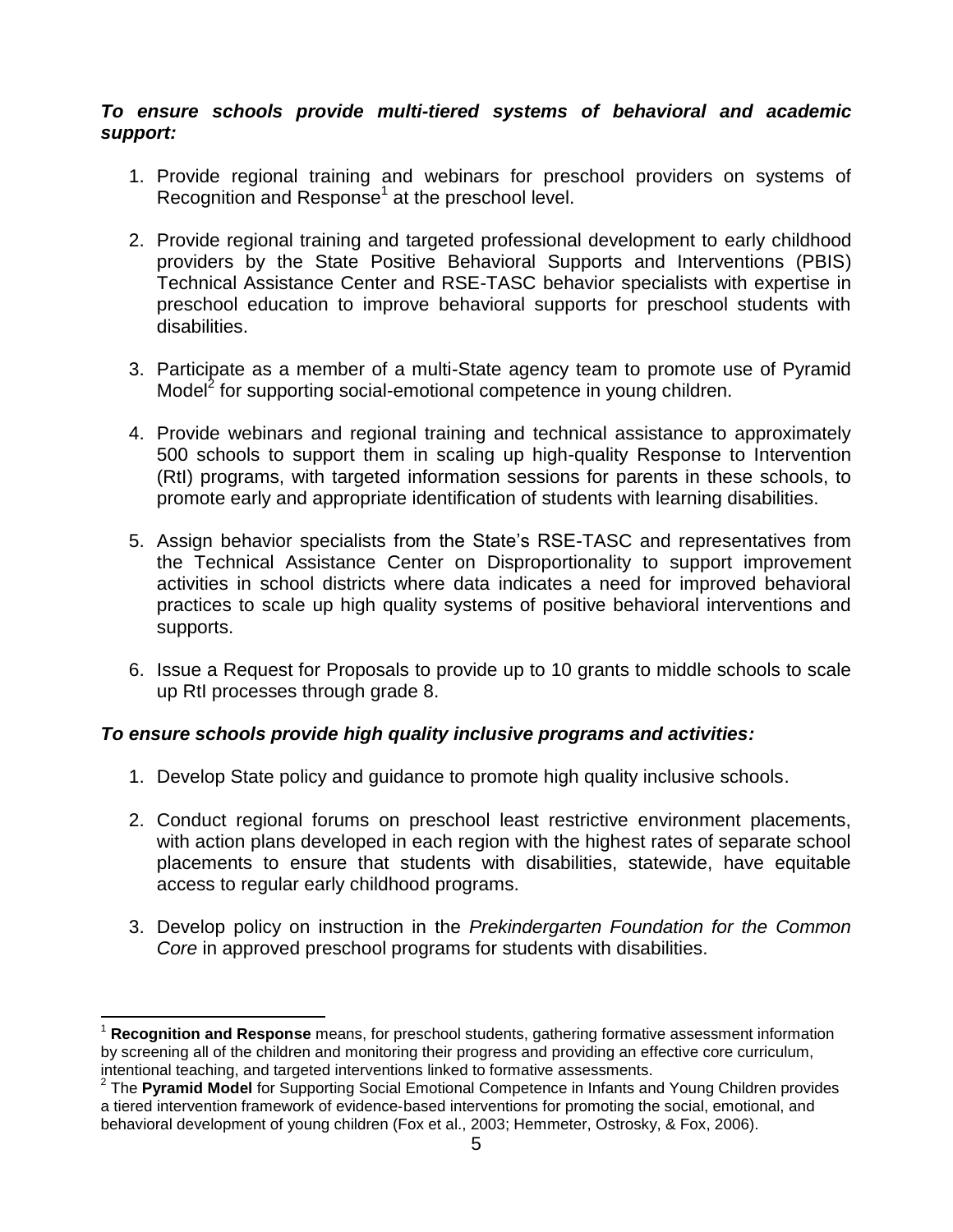4. In collaboration with the Office of Early Learning, support inclusion of students with disabilities in its expansion of Universal Prekindergarten Programs.

### *To improve transition planning and post-secondary results for students with disabilities:*

- 1. Support development of career and technical coursework and work-based learning activities in school districts, boards of cooperative educational services programs, Special Act School Districts and approved private schools through three-year competitive grant awards using \$10 million of Individuals with Disabilities Education Act (IDEA) funds annually.
- 2. Continue outreach to businesses, the military and community colleges to inform them about the value of Regents-endorsed work-readiness credentials.
- 3. Continue the integrated work of the Adult Career and Continuing Education Services – Vocational Rehabilitation (ACCES-VR) Transition Unit (including 15 Senior Transition and Youth Specialists), Community Employment Specialists and the 25 Special Education Transition Specialists in the RSE-TASC.
- 4. Continue support of regional interagency councils, which include school personnel, adult service providers, schools, ACCES-VR community-based providers and Senior Transition and Youth Specialists, and higher education organizations to promote ongoing communication and sustainable partnerships around transition planning.
- 5. Continue annual monitoring of approximately 116 school districts annually, including NYC each year, on appropriately developed transition plans in IEPs.
- 6. In collaboration with ACCES-VR, consult with the Department's Advisory Council on Postsecondary Education for Students with Disabilities.
- 7. In collaboration with ACCES-VR, participate in the PROMISE Grant to improve the education and employment outcomes of youth recipients of supplemental security income (SSI).
- 8. Through ACCES-VR, issue a Request for Proposals for its Youth Employment Initiative to provide pre-employment transition services to VR eligible youth, ages 14-25, who are either in or out of school.
- 9. Continue to support and expand the development of summer work experience options for youth, supported through the partnerships of ACCES-VR and community providers under contract.
- 10.Through the Transition and Youth Services (TAYS) initiative at ACCES-VR, continue to develop consistent systems across the State, both within ACCES-VR and between agencies, to streamline and reduce barriers to students and youth to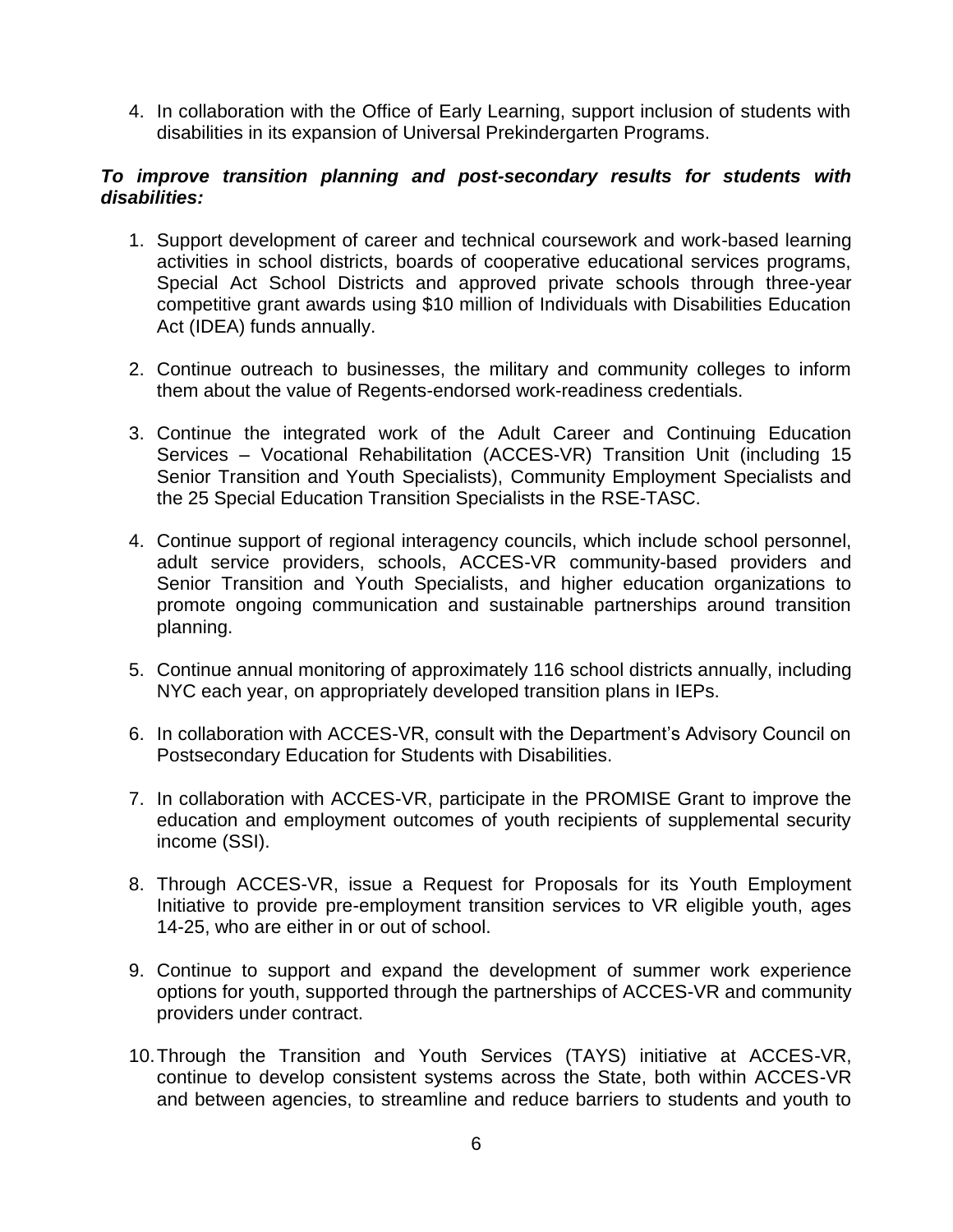post-secondary services necessary to obtain and maintain quality employment outcomes.

### **Next Steps:**

With support of the Board of Regents, staff will:

- 1. Develop State policy and guidance to support actions.
- 2. Use the Blueprint to review school district effectiveness to support students with disabilities
- 3. Develop and share related resources for families, youth and schools.
- 4. Support professional development and technical assistance for schools and families in these targeted areas.
- 5. Disseminate the Blueprint and other critical information to schools, parents and the State's technical assistance networks

**Attachment**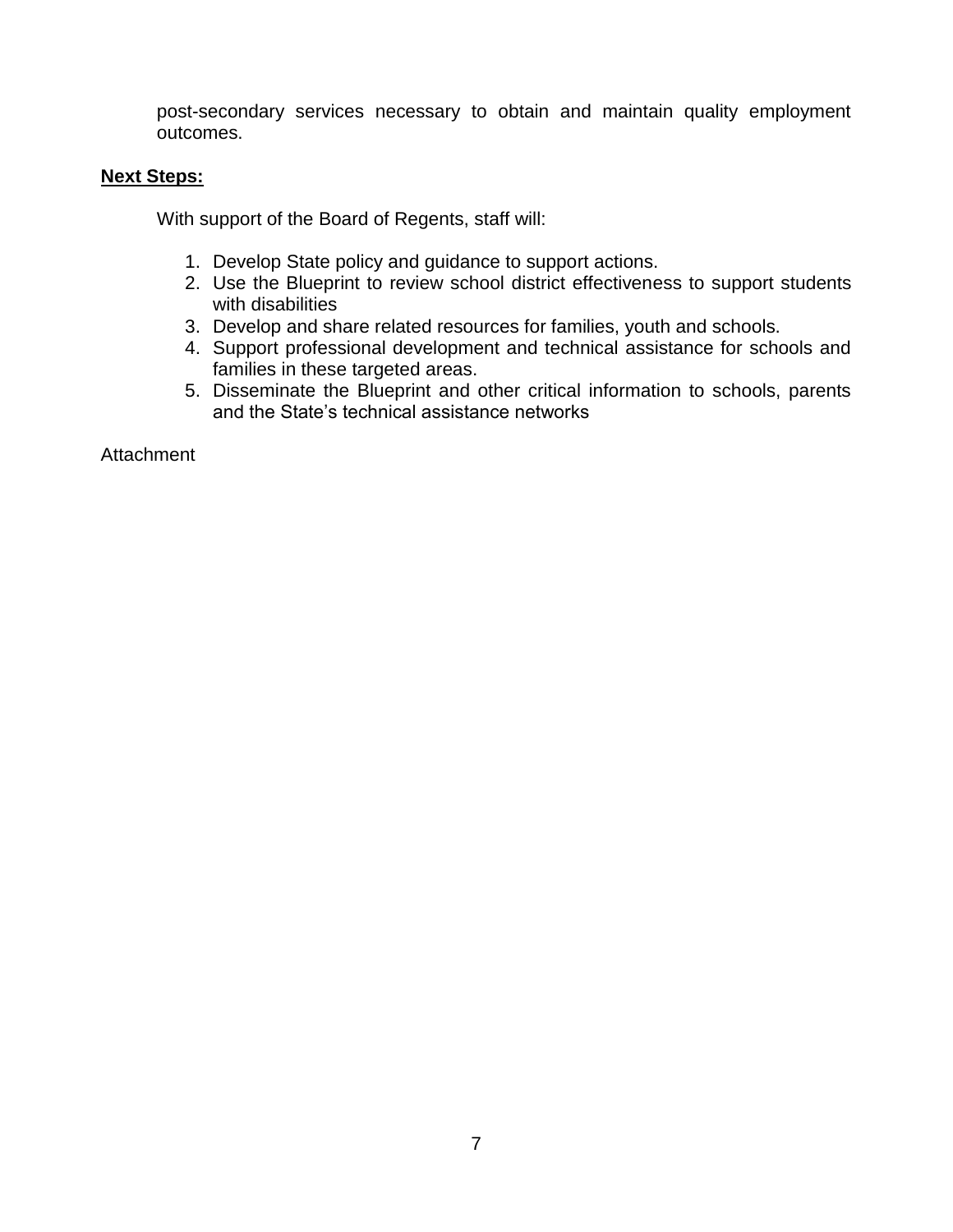# New York State Education Department

# **BLUEPRINT FOR IMPROVED RESULTS FOR STUDENTS WITH DISABILITIES**

The mission of the New York State Education Department (NYSED), Office of Special Education, - supported by all offices within NYSED - is to ensure that students with disabilities have opportunities to benefit from high quality instruction, to reach the same standards as all students, and to leave school prepared to successfully transition to postschool learning, living and working. Through this process, there are essential and fundamental procedural rights and protections afforded by federal and State law both to parents and students with disabilities.

The following principles were selected, in consultation with stakeholders, as a statewide framework of expectations to lay the foundation for improved instruction and results for students with disabilities. References to students with disabilities within this document includes preschool students with disabilities and school age students with any of the 13 disability categories of autism, blindness, deafness, deaf-blindness, emotional disabilities, hearing impairment, intellectual disability, orthopedic impairments, multiple disabilities, other health impairments, speech and language impairment, traumatic brain injury and visual impairment.

While there are many other components or key principles that are important in the education of students with disabilities, this Blueprint focuses on seven research and evidence-based core principles and practices for all students with disabilities. Improving results for students with disabilities requires a renewed focus on these core principles. Underlying these principles are the following essential understandings.

- Communities, boards of education, district and school leaders must provide systemic supports and professional development for teachers to meet the needs of students with disabilities, including appropriate identification and ensuring classrooms have necessary supports, rigorous and relevant learning environments and classroom and school-wide approaches are created to maintain a positive climate.
- School principals and special education administrators are fundamental in their roles as instructional leaders for students with disabilities.
- All teachers are teachers of students with disabilities and every teacher needs to be skilled in how to support and provide differentiated and specially-designed instruction to students with disabilities.
- Students with disabilities must be held to high expectations and given the appropriate supports and services to meet those high expectations.
- Students and parents of students with disabilities need information and support to be meaningfully involved in the special education process.
- Students with disabilities should participate, to the maximum extent possible, in making recommendations for supports and services needed for their academic success and to meet their post-secondary transition goals.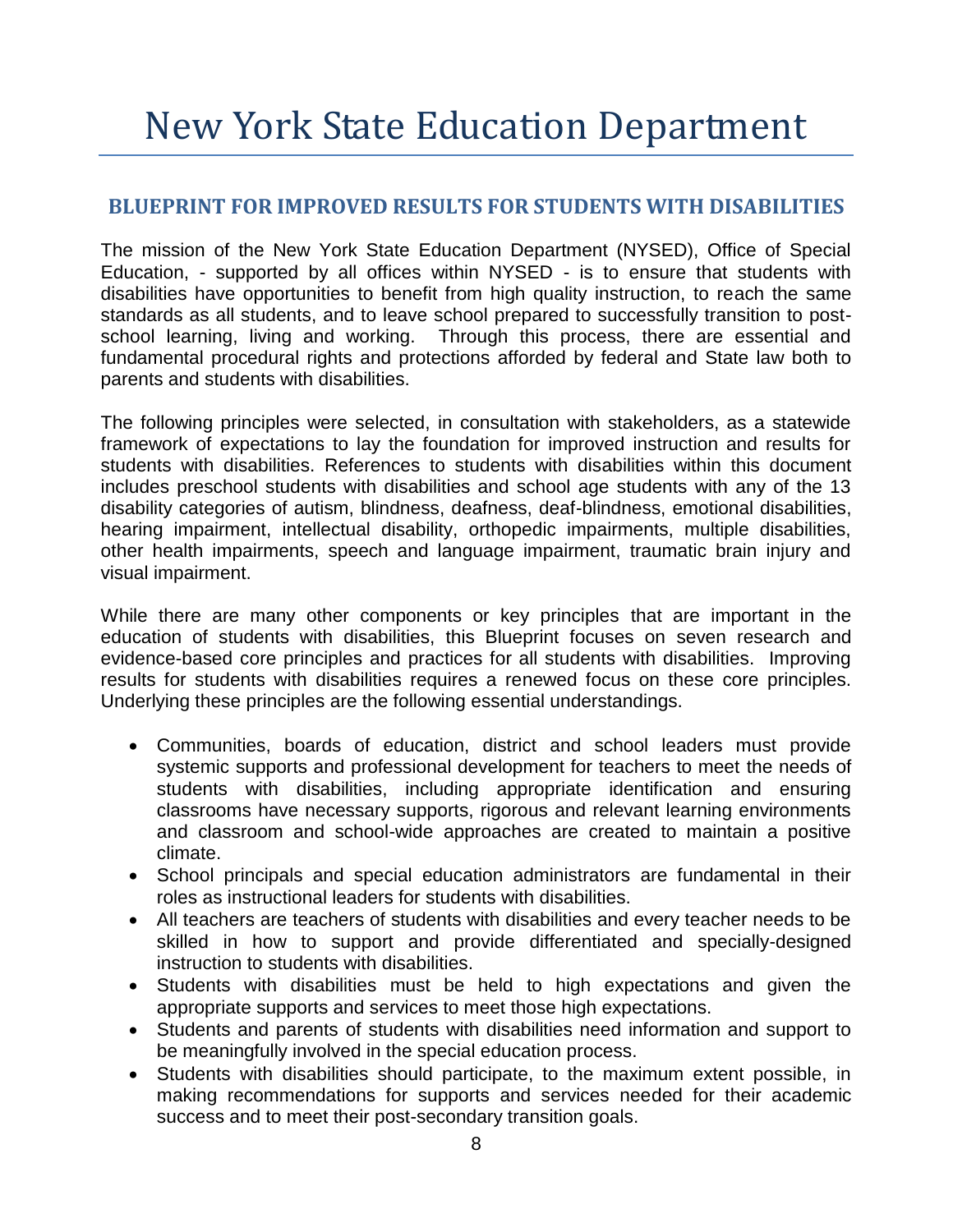# *Blueprint For Improved Results For Students With Disabilities Guiding Principles*

**The following principles will be used by the State to review policy, technical assistance and other improvement activities. School districts and schools are encouraged to use these principles to review practice and to identify and act on areas where improvement is needed.** 

### *STUDENTS ENGAGE IN SELF-ADVOCACY AND ARE INVOLVED IN DETERMINING THEIR OWN EDUCATIONAL GOALS AND PLANS.*

*This is evident when:*

- *Students participate in individualized education program (IEP) meetings.*
- *Students create and monitor their progress towards academic and social goals.*
- *Students engage in career planning and selection of courses of study to prepare them for post-secondary living, working and learning.*

# *PARENTS, AND OTHER FAMILY MEMBERS, ARE ENGAGED AS MEANINGFUL PARTNERS IN THE SPECIAL EDUCATION PROCESS AND THE EDUCATION OF THEIR CHILD.*

*This is evident when:*

- *Parents report that they understand the special education process and their due process rights and actively participate in the development of their child's IEP.*
- *Parents understand what their child is expected to know and be able to do to progress toward the State learning standards.*
- *Parents and educators engage in frequent, respectful and open discussion of the educational needs of the student.*
- *Families are invited into and feel welcome in all school environments.*
- *Parents have the information they need about effective strategies to support their child's learning and support transition from school to post-school activities.*

# **TEACHERS DESIGN, PROVIDE AND ASSESS THE EFFECTIVENESS OF SPECIALLY-DESIGNED INSTRUCTION TO PROVIDE ACCESS FOR STUDENTS WITH DISABILITIES TO PARTICIPATE AND PROGRESS IN THE GENERAL EDUCATION CURRICULUM.**

*This is evident when:*

- *All teachers are responsive to the pedagogical needs of students with disabilities*.
- *All students receive instruction in curriculum aligned with the State's Learning Standards.*
- *IEPs are developed in consideration of grade level standards.*
- *IEPs are implemented and reviewed by educators, families and students to ensure that students are meeting their annual goals.*
- *Special and general education teachers of students with disabilities engage in intentional collaborative lesson planning to meet the needs of each individual student with a disability.*
- *Individual student data are used to inform and design instruction for students with disabilities to progress toward grade level standards.*
- *Students with disabilities receive instructional materials in alternative formats at the same time as other students in the class receive their instructional materials.*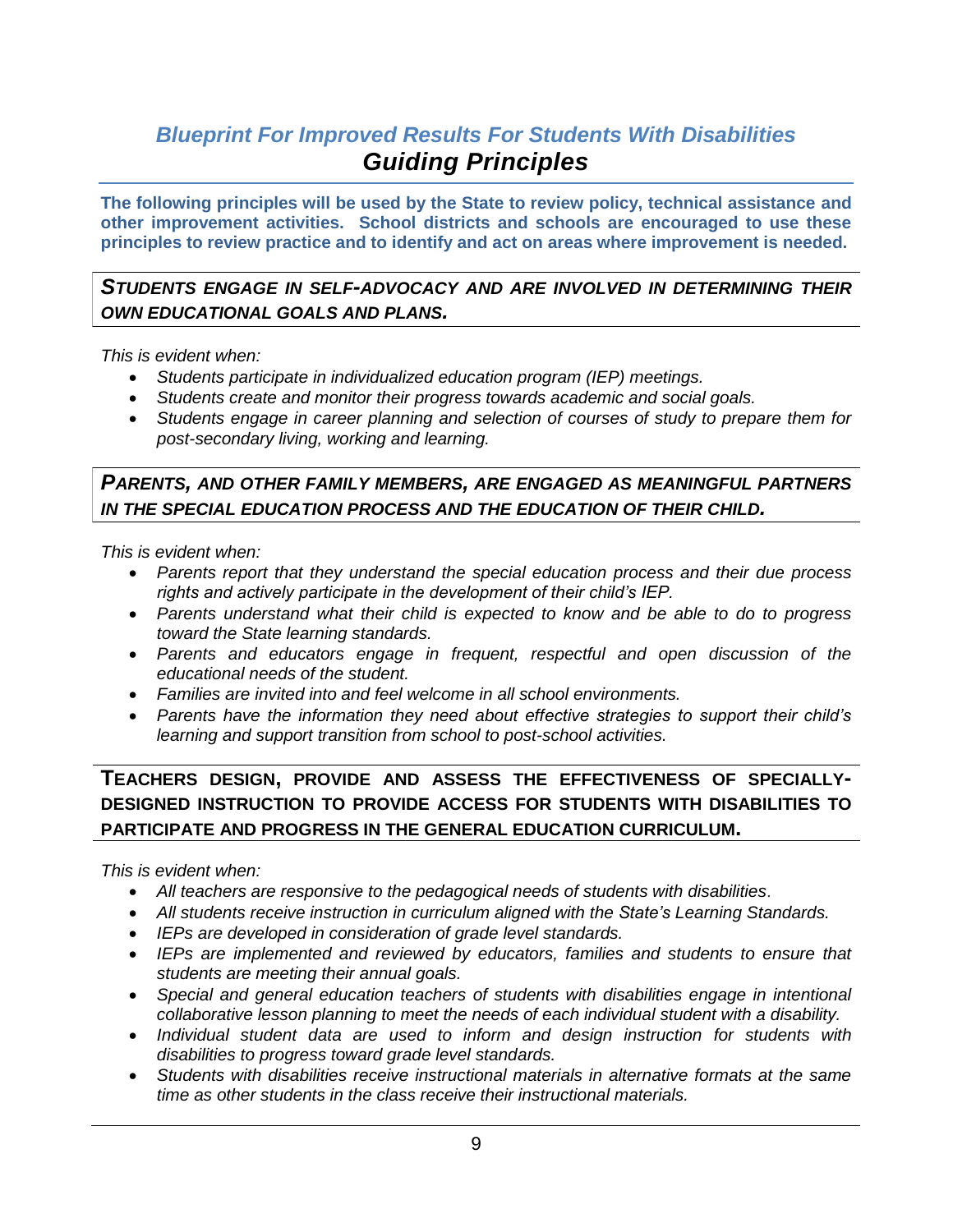# **TEACHERS PROVIDE RESEARCH-BASED INSTRUCTIONAL TEACHING AND LEARNING STRATEGIES AND SUPPORTS FOR STUDENTS WITH DISABILITIES.**

*This is evident when:*

- *All teachers develop lessons that allow multiple entry points and multiple modes of engagement for students with diverse needs.*
- *All teachers of students are knowledgeable and skilled in providing explicit instruction in academics and social-emotional learning.*
- *Students with disabilities are taught strategies for self-regulated learning across the content areas.*
- *All teachers continually assess students' understanding of lessons to improve and target instruction to student needs.*
- *Students' individualized needs for assistive technology devices and services are considered and accommodated.*

# **SCHOOLS PROVIDE MULTI-TIERED SYSTEMS OF BEHAVIORAL AND ACADEMIC SUPPORT.**

*This is evident when:*

- *Educators collect and analyze student outcome data to plan, organize, deliver and evaluate the effectiveness of school-wide programs and instruction for all students.*
- *Educators disaggregate and analyze outcomes for students with disabilities to improve school-wide programs and interventions.*
- *Educators collect and analyze data to identify individual students in need of additional support.*
- *Evidence-based interventions are provided in a timely manner to students needing more support.*
- *Progress monitoring data are collected and inform decisions about the effectiveness and/or need for modification to those interventions.*

### **SCHOOLS PROVIDE HIGH QUALITY INCLUSIVE PROGRAMS AND ACTIVITIES.**

*This is evident when:*

- *Educators use the full continuum of services to ensure that students with disabilities are educated in the least restrictive environment.*
- *The needs of the students are the primary consideration in the configuration of special education programs and services to be provided to students with disabilities.*
- *District/school leaders allocate human and financial resources to support scheduling and planning time to ensure all students receive rigorous and appropriate instruction throughout the continuum of special education programs and services.*
- *Students with disabilities in inclusive settings are provided the accommodations and explicit and specially-designed instruction needed to progress in the curriculum.*